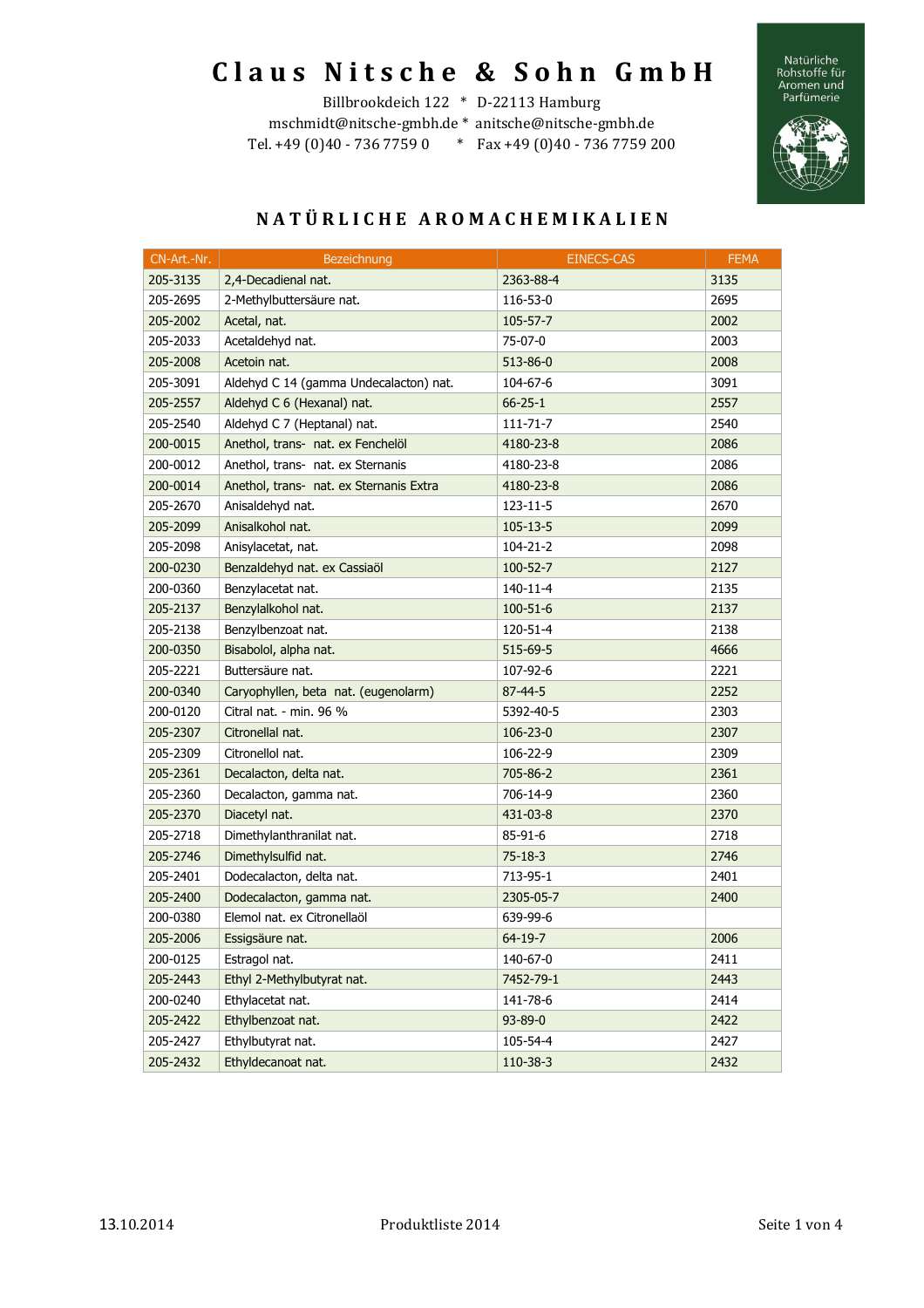## **C l a u s N i t s c h e & S o h n G m b H**  Billbrookdeich 122 \* D-22113 Hamburg

mschmidt@nitsche-gmbh.de \* anitsche@nitsche-gmbh.de Tel. +49 (0)40 - 736 7759 0 \* Fax +49 (0)40 - 736 7759 200 Natürliche<br>Rohstoffe für<br>Aromen und<br>Parfümerie



| CN-Art.-Nr. | Bezeichnung                                 | <b>EINECS-CAS</b> | <b>FEMA</b> |
|-------------|---------------------------------------------|-------------------|-------------|
| 205-2434    | Ethylformiat nat.                           | 109-94-4          | 2434        |
| 205-2437    | Ethylheptanoat, nat.                        | 106-30-9          | 2437        |
| 205-2439    | Ethylhexanoat, nat.                         | 123-66-0          | 2439        |
| 205-2445    | Ethylmyristat, nat.                         | 124-06-1          | 2445        |
| 205-2449    | Ethyloctanoat, nat.                         | 106-32-1          | 2449        |
| 205-2452    | Ethylphenylacetat nat.                      | 101-97-3          | 2452        |
| 205-2456    | Ethylpropionat nat.                         | 105-37-3          | 2456        |
| 200-0168    | Eugenol nat.                                | $97 - 53 - 0$     | 2467        |
| 200-0132    | Eukalyptol nat.                             | 470-82-6          | 2465        |
| 200-0130    | Eukalyptol nat. Extra                       | 470-82-6          | 2465        |
| 205-3174    | Furaneol nat. (Erdbeer Furanon)             | 3658-77-3         | 3174        |
| 205-25071   | Geraniol nat. ex Citronellaöl               | $106 - 24 - 1$    | 2507        |
| 205-25072   | Geraniol nat. ex Palmarosaöl                | $106 - 24 - 1$    | 2507        |
| 205-2509    | Geranylacetat nat. ex Palmarosa             | 105-87-3          | 2509        |
| 205-2532    | Guaiacol nat.                               | $90 - 05 - 1$     | 2532        |
| 200-0165    | Heliotropin nat.                            | 120-57-0          | 2911        |
| 205-2556    | Hexalacton, gamma nat.                      | 695-06-7          | 2556        |
| 205-2559    | Hexansäure (Capronsäure) nat.               | 142-62-1          | 2559        |
| 205-2560    | Hexenal, trans-2 nat.                       | 6728-26-3         | 2560        |
| 205-2563    | Hexenol, cis-3 nat . - min 98 %             | 928-96-1          | 2563        |
| 205-2562    | Hexenol, trans-2 nat.                       | 928-95-0          | 2562        |
| 205-3497    | Hexenyl-2-methylbutyrat, cis-3 nat.         | 53398-85-9        | 3497        |
| 205-3171    | Hexenylacetat, cis-3 nat.                   | 3681-71-8         | 3171        |
| 205-2564    | Hexenylacetat, trans-2 nat.                 | 2497-18-9         | 2564        |
| 205-3402    | Hexenylbutyrat, cis-3 nat.                  | 16491-36-4        | 3402        |
| 205-2565    | Hexylacetat, nat.                           | 142-92-7          | 2565        |
| 205-2588    | Himbeerketon nat.                           | 5471-51-2         | 2588        |
| 205-2595    | Ionon, beta nat.                            | 14901-07-6        | 2595        |
| 205-2060    | Isoamylbutyrat nat.                         | 106-24-4          | 2060        |
| 205-2222    | Isobuttersäure, nat.                        | $79-31-2$         | 2222        |
| 205-2175    | Isobutylacetat nat.                         | 110-19-0          | 2175        |
| 205-2187    | Isobutylbutyrat nat.                        | 539-90-2          | 2187        |
| 205-2220    | Isobutyraldehyd nat.                        | 539-90-2          | 2187        |
| 205-3102    | Isovaleriansäure (3-Methylbuttersäure) nat. | $503 - 74 - 2$    | 3102        |
| 200-1140    | Kampher nat.                                | 464-49-3          | 2230        |
| 200-0202    | Limonene, D- nat.                           | 5989-27-5         | 2633        |
| 200-0140    | Linalool nat. ex Howood                     | 78-70-6           | 2635        |
| 200-0142    | Linalool nat. ex Rosenholzöl                | 78-70-6           | 2635        |
| 200-0085    | Linalylacetat ex Howood nat.                | 115-95-7          | 2636        |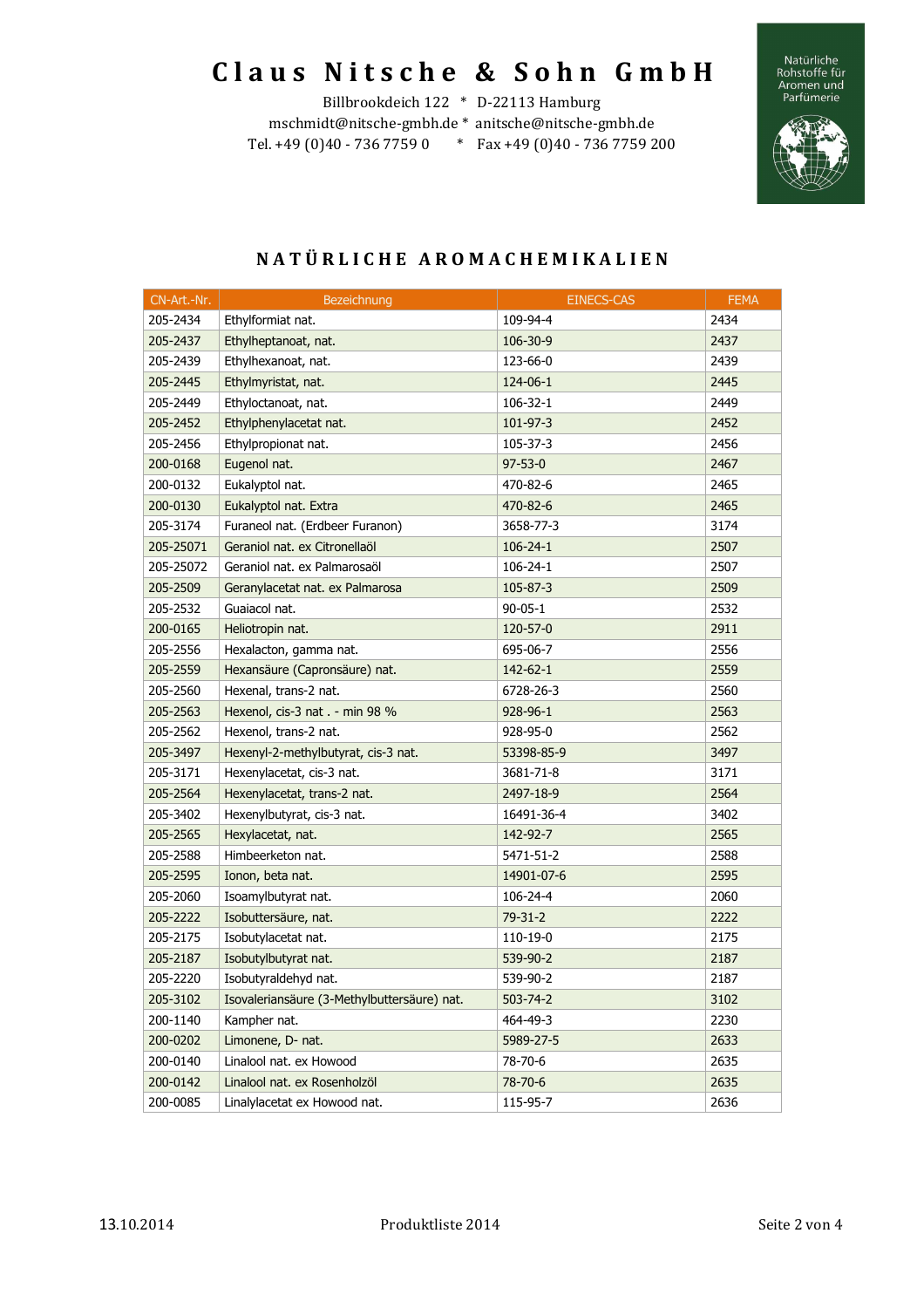## **C l a u s N i t s c h e & S o h n G m b H**

Billbrookdeich 122 \* D-22113 Hamburg mschmidt@nitsche-gmbh.de \* anitsche@nitsche-gmbh.de Tel. +49 (0)40 - 736 7759 0 \* Fax +49 (0)40 - 736 7759 200





| CN-Art.-Nr. | Bezeichnung                                      | <b>EINECS-CAS</b> | <b>FEMA</b>              |
|-------------|--------------------------------------------------|-------------------|--------------------------|
| 205-26361   | Linalylacetat nat ex Lavendelöl                  | 115-95-7          | 2636                     |
| 205-26365   | Linalylacetat nat. ex Howood (EU nat.)           | 115-95-7          | 2636                     |
| 200-0087    | Linalylacetat nat. ex Mentha Citrata             | 115-95-7          | 2636                     |
| 205-26362   | Linalylacetat nat. ex Petitgrainöl               | 115-95-7          | 2636                     |
| 200-0145    | Maltol nat.                                      | 118-71-8          | 2656                     |
| 205-3744    | Massoialacton nat.                               | 54814-64-1        | 3744                     |
| 205-3235    | Menthofuran nat.                                 | 494-90-6          | 3235                     |
| 200-26657   | Menthol flüssig - min. 70 %                      | 2216-51-5         | 2665                     |
| 200-0006    | Menthol, L- (verblockt)                          | 2216-51-5         | 2665                     |
| 200-0002    | Menthol, L- krist., groß - nat. (China)          | 2216-51-5         | 2665                     |
| 200-0005    | Menthol, L- krist., groß - nat. (Indien)         | 2216-51-5         | 2665                     |
| 200-0008    | Menthol, L- krist., groß - nat. Ph. Eur. (China) | 2216-51-5         | 2665                     |
| 200-0004    | Menthol, L- krist., klein - nat. (Indien)        | 2216-51-5         | 2665                     |
| 200-0013    | Menthone, L- nat.                                | 14073-97-3        | 2667                     |
| 200-2920    | Menthylacetat nat.                               | 2623-23-6         | 2668                     |
| 205-2682    | Methylanthranilat nat.                           | 134-20-3          | 2682                     |
| 205-2698    | Methylcinnamat nat.                              | 103-26-4          | 2698                     |
| 205-2700    | Methylcyclopentenolon nat.                       | 765-70-8          | 2700                     |
| 205-2745    | Methylsalicylat nat. (Wintergrünöl)              | 119-36-8          | 2745                     |
| 200-0155    | Myrcene nat.                                     | 123-35-3          | 2762                     |
| 205-2770    | Nerol, nat.                                      | $106 - 25 - 2$    | 2770                     |
| 205-2772    | Nerolidol nat.                                   | 7212-44-4         | 2772                     |
| 205-3166    | Nootkaton nat.                                   | 4674-50-4         | 3166                     |
| 205-3539    | Ocimen, beta nat.                                | 13877-91-3        | 3539                     |
| 205-2796    | Octalacton, gamma nat.                           | 104-50-7          | 2796                     |
| 205-2797    | Octanal nat                                      | 124-13-0          | 2797                     |
| 205-2799    | Octansäure nat.                                  | 124-07-2          | 2799                     |
| 205-3557    | Perillaldehyd nat.                               | 2111-75-3         | 3557                     |
| 200-0162    | Phellandrene, alpha (- 130) nat.                 | 99-83-2           | $\overline{\phantom{a}}$ |
| 200-0160    | Phellandrene, alpha (- 90) nat.                  | 99-83-2           | $\overline{a}$           |
| 205-2858    | Phenylethylalkohol nat.                          | $60 - 12 - 8$     | 2858                     |
| 205-2871    | Phenylethylisovalerat nat.                       | 140-26-1          | 2871                     |
| 200-29021   | Pinen, alpha nat. - min. 97 %                    | 7785-26-4         | 2902                     |
| 200-0325    | Pinen, alpha nat. ex Citrus                      | 80-56-8           | 2902                     |
| 220-2114    | Pinen, beta nat. - min. 95 %                     | 127-91-3          | 2903                     |
| 220-3555    | Pinen, beta nat. - min. 98 %                     | 127-91-3          | 2903                     |
| 200-0300    | Pinen, D-alpha nat.                              | 7785-70-8         | 2902                     |
| 200-0310    | Pinen, alpha nat. - min. 96 %                    | 7785-26-4         | 2902                     |
| 205-2052    | Piperiton nat.                                   | 89-81-6           | 2052                     |